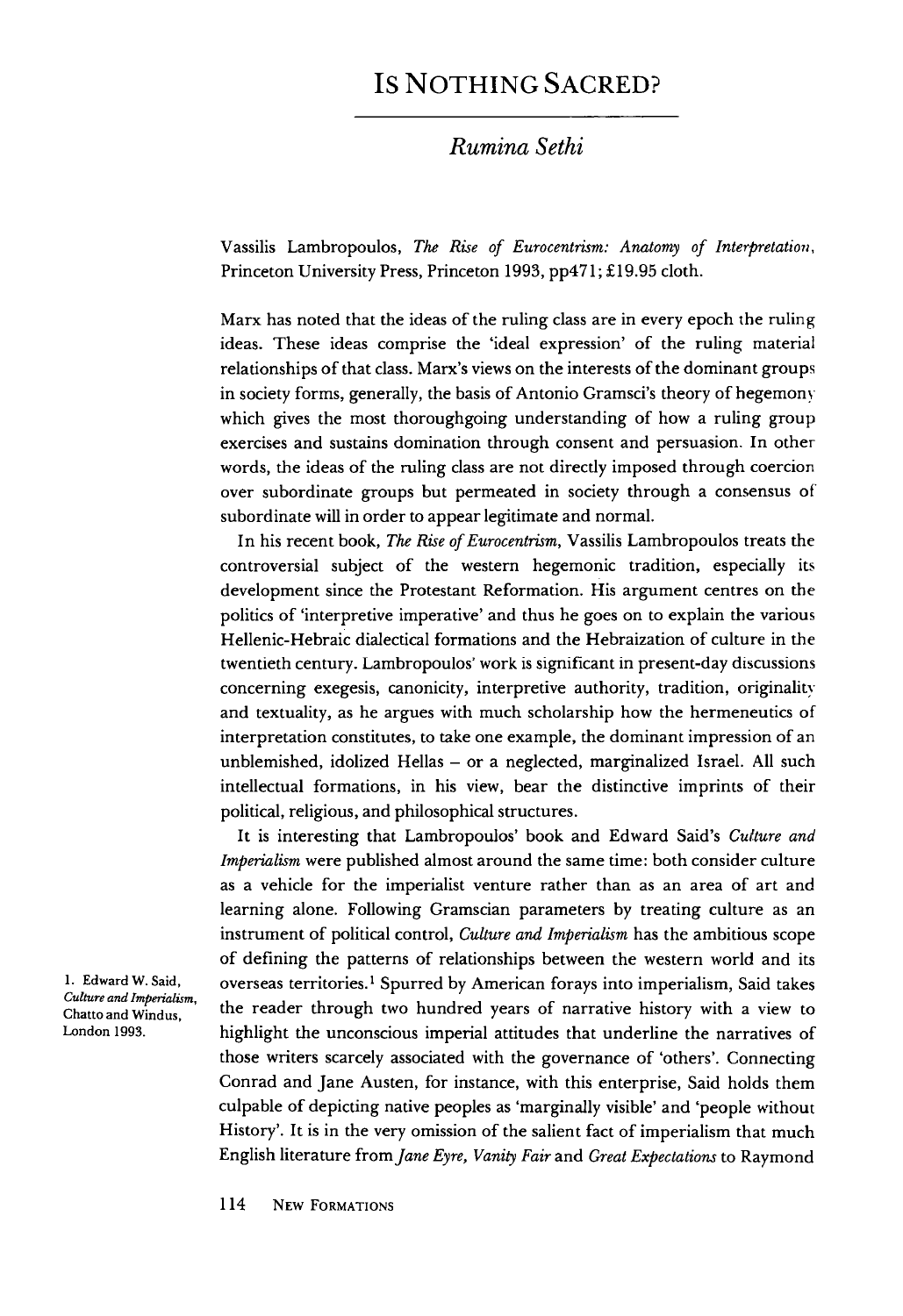Williams' **Culture and Society** assumes its character. For Said, Conrad may be deeply anti-imperialist, but he is also an author who believes with equal conviction that Africa or South America could never have had a history or culture independent of their western masters. Earlier, **Robinson Crusoe** introduced to English gentry the founder of a new world and Defoe's **Captain** Singleton, less explicitly but surely, related to the annexation of riches and lands abroad. Less directly, Fielding, Richardson, Smolett, and Sterne did the same. Indeed, the English cultural forms like the novel and the opera served as important cultural affiliations within England, yet, unconsciously perhaps, ignored the presence of an area outside 'felt vaguely and ineptly to be out there' instead of, as a body of humanistic ideas, preventing the acceleration of imperial powers.

Quite in the same way, Lambropoulos is inclined to link scholarship and power since the formation of any intellectual heritage is not simply a romantic exercise for disinterested seekers. Both Said and Lambropoulos are extremely useful in any discussion that brings the role of knowledge and power into the understanding of intellectual formations in the cultural sphere, and the consequent dialectical tensions between, say, Auerbach's Homeric-Biblical, Schiller's naive-sentimental, Hölderlin's Hellenic-Hesperian, Lukács' epicnovel or even Nietzsche's Apollonian-Dionysian archetypes. What makes Lambropoulos interesting is his willingness to consider both historical and legendary material in his interpretation of reality. In spite of existing polarities, he endorses Walcott's belief that the **Iliad** can still be read as a Caribbean epic without recourse to distinguishing between 'biblical narrative based on resentment and mythical narrative based on desire'. Within this debate, another Caribbean writer's ideas are worth mentioning: Wilson Harris advocates the need for fictions with the multidimensionality of seascape, skyscape, and riverscape. He uses ways of crossing boundaries through intuitive response and imagination. Blake's 'Tyger' from the perspective of Amerindian jaguar myths gives it a different place in the South American canon. These links can be forged, he believes, not by intellectualising, but by the workings of the imagination. But his thinking still leaves a concern about actual experiences which are invalidated by the crossing of boundaries. Any reasoning, then, can only be an interpretation, imaginative or otherwise. The subtitle of Auerbach's **Mimesis,** Lambropoulos reasons, should in fact read 'The Interpretation of the Representation of Reality in Western Literature' and not 'The Representation of Reality in Western Literature'. True to its claims, the purpose of Lambropoulos's book lies not in analysing dominant modes of representation, but in interpreting them. Of course, he agrees that 'to those who are happy to be explained, emancipated, assimilated into the civil rites of interpretation, anyone not sharing the aesthetic communion appears uncivilized and threatening'.

Lambropoulos does not chart a linear history or a chronological narrative of how reason and morality followed the spiritual, but through a series of digressions each beginning with a prominent twentieth-century aesthetic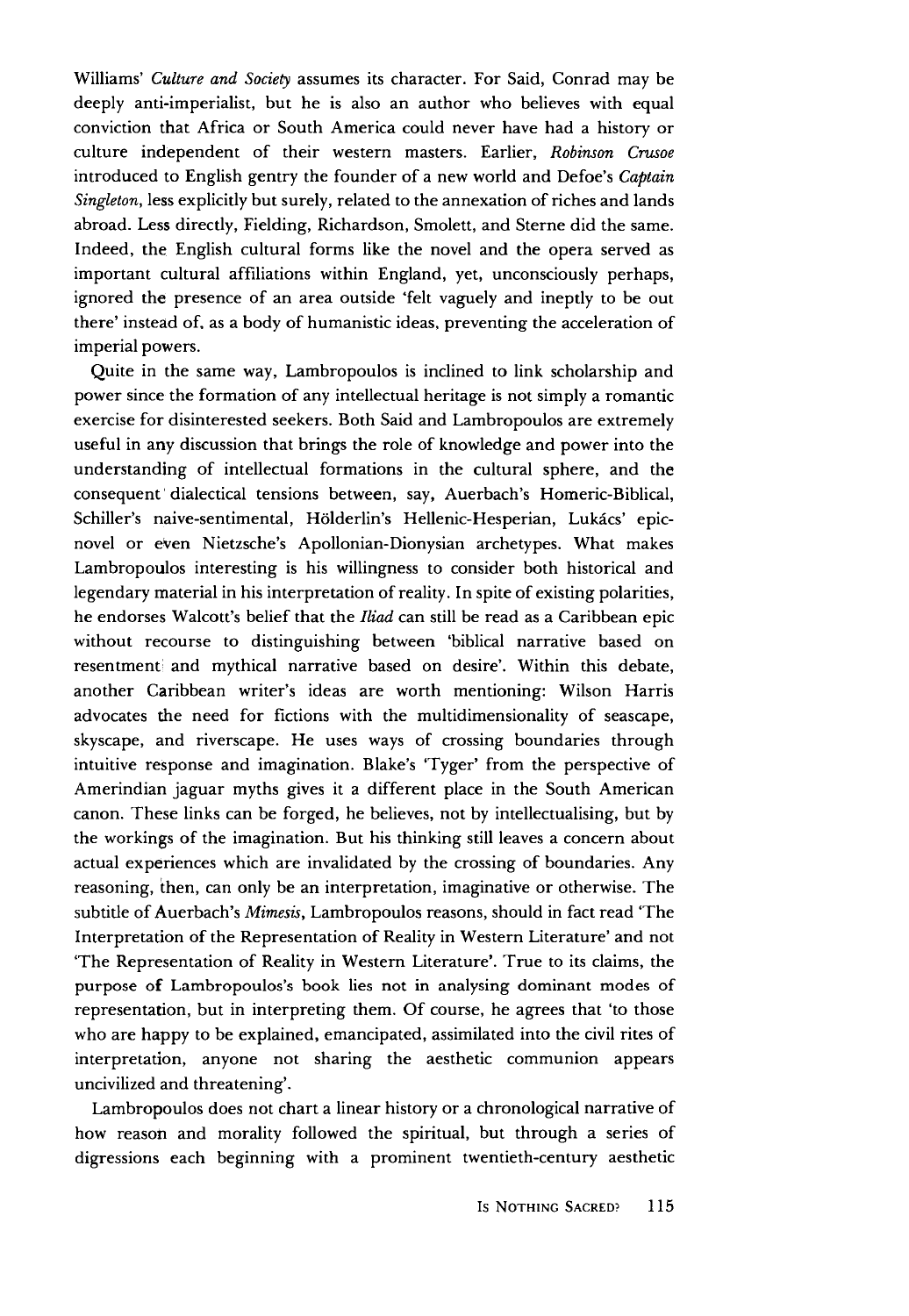position (Martin Bernal, Horkheimer and Adorno, Levinas etc), examines in detail and with clarity the various ideals of autonomy. Auerbach can serve as illustration here since **Mimesis** exemplifies a strong Biblical view of literary history. Allof Auerbach's selected texts are from within the canonical European tradition, and are furthermore arranged with the Bible in mind which in his view is the absolute Book. It follows that there exists no other literature before it. In fact, no other literature, in his view, can match the glorious achievements of the western masters. As Lambropoulos writes of Auerbach's Story of Literature: 'The notion of the tradition itself is not discussed, and its authority isrecognized unquestionably. The unity, borders, jurisdiction, and goals of that authority are established. The driving implication isthat the West has its own Bible, although a secular one, which is its literary canon'. Two things emerge from Auerbach's claims to historical truth: that there isonly one literature worth reading, and that there is only one way of reading it, the Biblical way.

But then these are familiar characteristics of Enlightenment thought: subjectivism, objectivism, positivism, and totalitarianism. In privileging Man and the principle of self, the Enlightenment rationale put man at the centre of the Universe, and turned individuality into individualism. Such subjectivism in turn distanced man from the world. The world became an object of observation and exploration, an alien which was infinitely discoverable. Enlightenment quanti fied too and generalized the particular, thereby enabling the creation of a total, manageable system. The programme of Enlightenment had to fail however, besieged as it was with inner contradictions:

The grandiose enterprise that was launched to liberate humanity from the grip of mythological thinking ... collapsed into a new mythology, which is all the worse, since it is still mesmerized by delusions of power ... Before, people were paralyzed by the mythology of superstition; now the reign of reason has produced its own mythology, rationality. In another sense, we are even 2. Lambropoulos, more helpless now, having been deceived by our best potential.<sup>2</sup>  $p101$ .

> By bringing myth and reason together and the contradictory interplay of knowledge and power, Lambropoulos is able to reveal the circular trajectory of Enlightenment reasoning, argued cohesively in his analyses of Horkheimer and Adorno's Odysseus and their viewson the barbarity of anti-Semitism.

> Horkheimer and Adorno proposed Judaism, or 'de-Hellenization', or even the complete annihilation of the Greek element from western learning, as a project of 'atonement' for wrongdoing. Their message was: repeat, repent, return. Accordingly, they created a sinister model of Greek thought, representing thirty centuries of western civilization, from Odysseus to Hitler. Horkheimer and Adorno could hardly have been able to create a culture of atonement if it had not been for inventing a mythology of their own. Lambropoulos demystifies the extreme position of Horkheimer and Adorno, and guards against further essentialisms while examining the various perspectives adopted by Lukacs, Marx, Bauer, Sartre, Weber, and Derrida.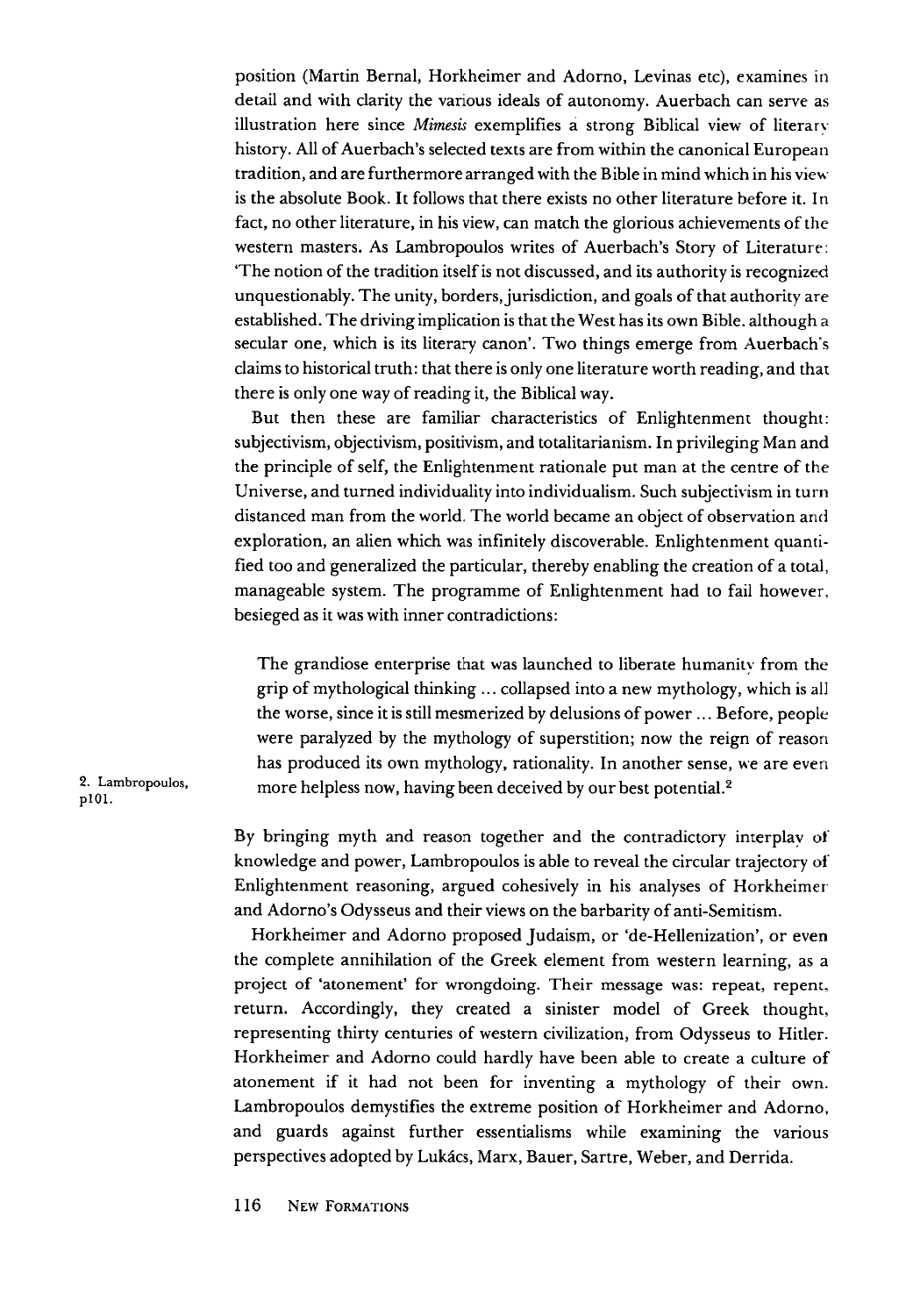It is clear that in fashioning distinct identities, the rhetoric of 'otherness' is significantly important since identities are prone to becoming essentialist rather than relational, viewed as they then will be from a position external to the actuality of relationships between cultures or from a privileging epistemology centred in unequal relationships. From this position, the Other is always Hebraic: the essential Other is the Jew who has to qualify for the test of proficiency in Hellenic culture in order to enter into the civic society of interpretive rights. Lambropoulos here skilfully extricates himself from paying homage to either of the two schools. He reaches instead for an area of postmodern interpretation  $-$  'interpretation at its last historical phase'  $-$  in which the canon does not matter so long as 'everything is read, treated like text, interpreted, Biblicized'. As Lambropoulos writes: 'Both the separatist and the assimilationist positions, both the humanist and the anti-humanist attitudes find in Hebraism the postmodern universal that asserts the moral superiority of contemplation, the cultural ethics of atonement'. Undoubtedly, this is another transfiguration into pure faith.

Are we to then understand that Lambropoulos extends ultimately the Derridean model? Derrida, too, like Horkheimer and Adorno, blames the Greeks for the overwhelming oppression of Hellenism. As in **Writing and Difference,** he posits:

The Greek father who still holds us under his sway must be killed; and this is what a Greek  $-$  Plato  $-$  could never resolve to do, deferring the act into a hallucinatory murder. A hallucination within a hallucination that is already speech. But will a non-Greek ever succeed in doing what a Greek in this case could not do, except by disguising himself as a Greek, by **speaking** Greek, by feigning to speak Greek in order to get near the King?3

Derrida must really settle his scores with Heidegger's Greeks than, in fact, with Plato. In other words, Derrida argues that Hebraism is not Judaism but its difference from the Hellenic, and further, that the Hebraic can kill the Greek father only by speaking the language of the Alien.

Towards the end, Lambropoulos asks the question: Can there be a Hebraic culture at all? In Derridean terms, 'the Jew and the Poet' are not circumscribed by the Greek Polis as both can attain the promised land of language. Judaism is on its way to becoming a universal condition: we are all Jews, and all things Greek are anti-Semitic. Or, the authority of theoria is simply eroded. This links up with deconstruction both being and not being a liberating enterprise. It questions authority but in the end, sanctions it, being really an affirmative movement. Deconstruction implies the awareness that interpretation and emancipation, reading and the freedom from it, the Hellenic and the Hebraic turns of culture are all supportive units of the Protestant project of modernity.

Indeed, Lambropoulos' new book sets up a discursive space for cultural politics, while adequately bringing out his optimism that it is not entirely impossible to conceive of a scholarship that neither corrupts history nor is indifferent to human reality.

*3. Jacques Derrida, 'Structure, Sign, and Play in the Discourse ofthe Human Sciences', Writingand Difference, trans. Alan Bass, University of Chicago Press, Chicago 1967, p89.*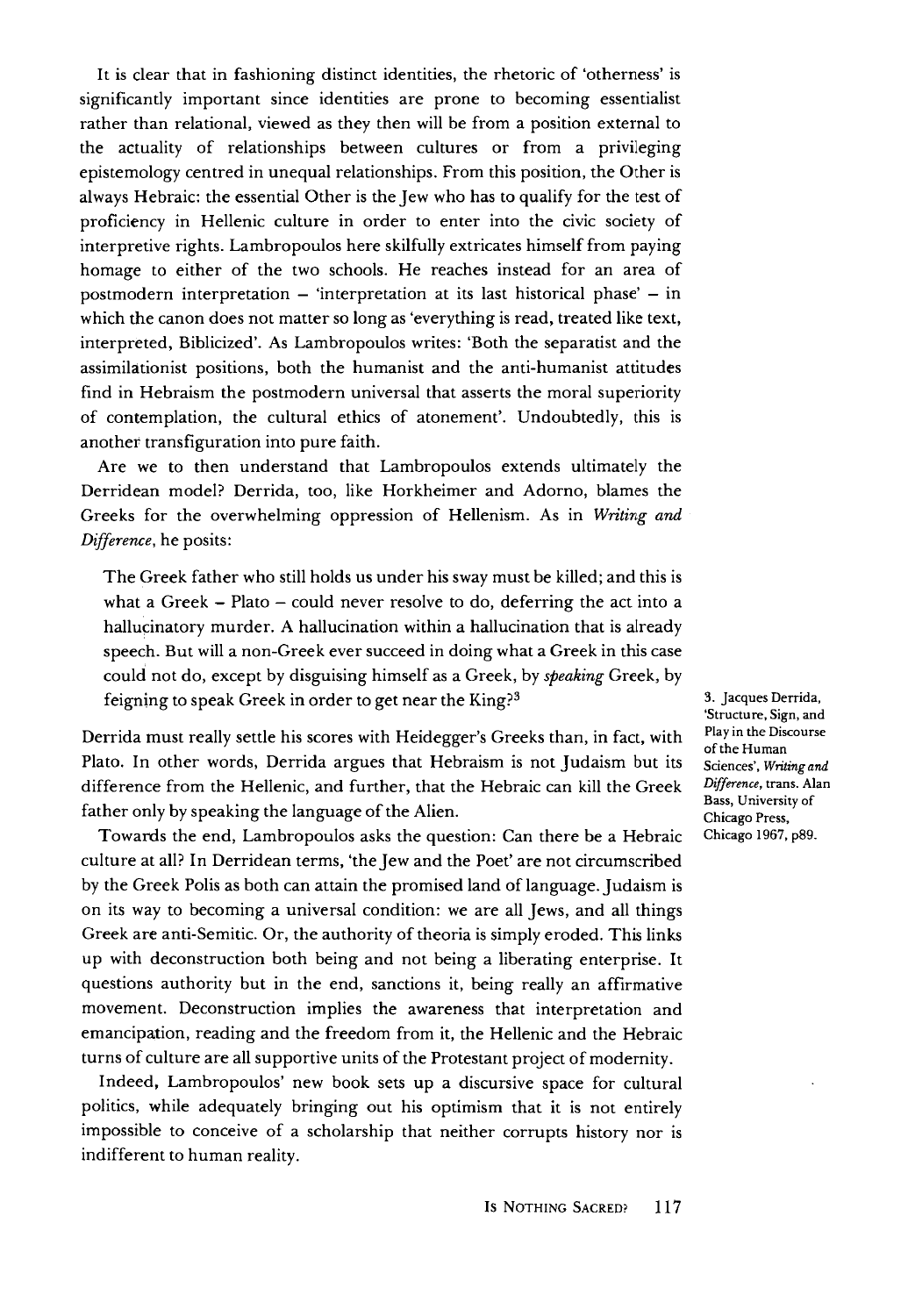# **NJ. Rengger**

*Stephen Crook, Jan Pakulski and Malcom Waters, Postmodernisation: Change in AdvancedSociety, Sage, London 1992, 264 pp: £12.95*

*Discussions of the character and significance of the changes that so-called 'advanced industrial societies' are currendy undergoing seem to be one of the few growth industries such societies are still producing. In the last few months, for example, we have had three heavyweight sociologists weighing in with a combined effort (Ulrich Beck, Anthony Giddens and Scott Lash, Reflexive Modernisation, together with another related treatment by Lash and his co-author John Urry, Economies of Signs and Space, picking up where they left offin The EndofOrganised Capitalism.1*

*The study currently under review, though predating these by a couple of years, is very much focused on similar questions. Like the above books this one is co-authored and focuses on what might be called the socio-cultural aspects of modern political economy. It also attempts, however, to integrate wider theoretical and philosophical concerns within that framework and concludes that postmodernisation is both a radical change within, and a continuation of, modernisation. The study concentrates on six areas, culture, the state, inequality, politics, work organisations and science and technology, each of which effectively gets a chapter to itself, the whole then being bracketed, as it were, by an introductory chapter on modernisation and postmodernisation and a concluding one entitled 'the dialecticsof postmodernisation'.*

*Unquestionably, the authors are treating serious and important issues. They do so, moreover, in a way that is relatively free of the worst excesses of the linguistic year zero that sometimes appears to have affected other writers working in this area. The accounts of the six basic areas offered are succinct and interesting and while the authors clearly share some assumptions and conclusions with the likes of Giddens, Beck or Lash and Urry their argument is sufficiendy different to offer an alternative perspective on most ofthese points.*

*Overall then this is unquestionably a worthwhile book on an important subject and therefore deserves a wide readership. However, I also have some problems with the analysis offered by Crook, Pakulskiand Waters. To outline what I have in mind here let me start by referring to their opening chapter. The authors offer a general survey of contemporary theories ofwhat they term the 'current transformation'. Two broad approaches are essentially high* lighted: on the one hand, there are views outlined by Habermas (together with *some of his collaborators and allies such as Claus Offe), the ubiquitous and aforementioned Lash and Urry and David Harvey, all allegedly linked by a*

1. **Reflexive Modernisation,** Polity Press, Cambridge 1994;**Economies of** Signs and Space, Sage, London 1994; **The End ofOrganised Capitalism,** Polity Press, Cambridge 1987.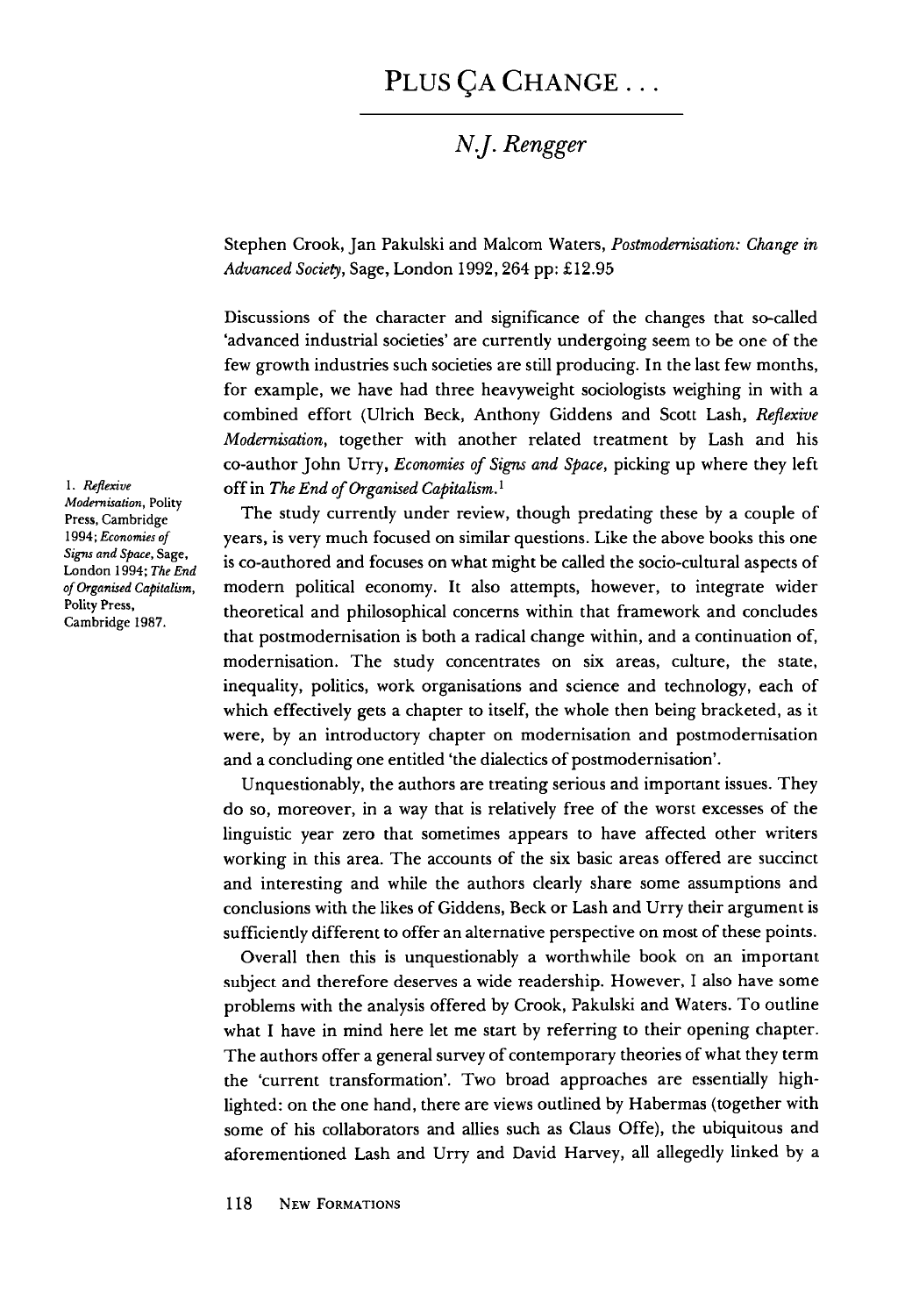'determination to save the analytic and normative salience of the idea of modernity (frequently within some variant on marxist themes)' (p30). On the other hand, we have a 'postmodern' approach championed (in different ways) by the likes of Lyotard and Baudrillard (p31).

This dichotomy yields three particularly important theoretical statements about the changes contemporary advanced societies are undergoing, the authors suggest: post-industrialism, disorganisation and postmodernist culture. Obviously, however, each of these is given different emphasis by the various approaches and it is the thesis of Crook, Pakulski and Waters that each is incomplete relative to the others and that a proper account of postmodernisation requires an account of each related to the other in the context! of the six areas previously identified. The authors then give the following characterisation of our contemporary situation which it is worth quoting in full:

The onset of postmodernisation is genuinely explosive as liberated social components diverge rapidly from the central direction of modernity. Postmodernisation is characterized by an unprecedented level of unpredictability and apparent chaos. Action is divorced from underlying material constraints (or rather these constraints disappear) and enters the voluntaristic world taste, choice and preference. As it does so the boundaries between determined social groups disappear. So class, gender and ethnicity decline in social significance and so also do some of their characteristic forms of expression ... the progressive differentiation of culture, society and personality characteristic of modernity involutes so that the very idea of an independent, purely social structural realm no longer makes sense. Rather 'society' must be understood in terms of culture as patterns of signs and symbols penetrate and erode structural boundaries ... The advanced societies of the contemporary world are poised on the cusp of this transformation ... the trend is not irreversible ... however ... a reversal would involve a legitimation crisis of such massive proportions that it would demand either cataclysmic economic decline or extreme coercion or both, on a global scale (p35).

There are a number of points that arise from this characterisation. I shall pass over the use of terms such as 'involute' as a temporary linguistic aberration but I want to concentrate on two points derived from the above argument. First, it seems to me at least, the authors' characterisation can be questioned in a number of ways. Is it really the case that such things as ethnicity and gender (and even class) are becoming less significant? Quite the contrary, I would have said. In so-called 'advanced societies', gender issues are increasingly seen as a central feature of political debate and action. Far from becoming less significant they seem to be becoming much **more** significant. Of course, the authors might suggest that this is what they mean, that in the process of such things as gender and ethnicity declining in importance,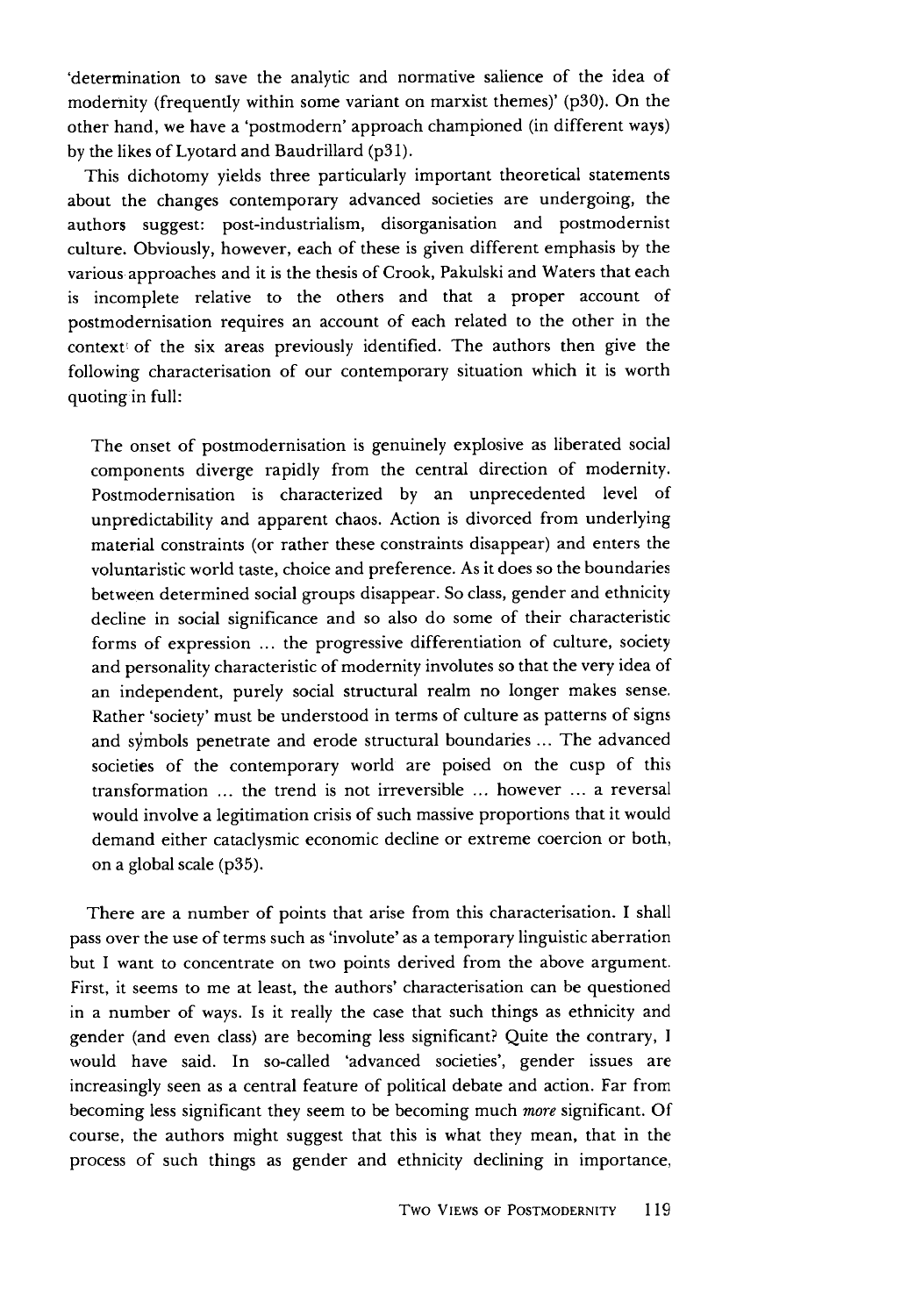*contemporary understandings of them must be problematised. However, genderas such has an increasingly high-profile and is likely to continue to do so for the foreseeable future, however much particular gender roles or assumptions might disappear.*

*A similar point can be made with regard to ethnicity. It is clearly not the case that 'ethnicity' has ceased to be a feature of(say)contemporary German politics (Gastarbeiter, Grundgesetz), British politics (Northern Ireland, racial attacks) or - perhaps most obviously of all - the United States (the LA riots, for example). Many similar arguments could be made with regard to other claims the authors make. Must society really now be seen in terms of 'culture', or if it must, how is this different from the way in which anthropologists such as Geertz have suggested that we should always see the relations between society and culture? Moreover, if we are on the 'cusp' of this transformation (as the authors suggest) then presumably a 'reversal' is always possible unless you also assume that the trends they analyse have some kind of determinate logic which is itselfirreversible.*

*This leads on to my second point. The authors clearly veer towards the 'postmodern' side of the debate (as expressed above) - though by no means entirely - and yet they do not really examine the notion enough nor discuss the philosophical and metaphysical claims that such a view might require. Of course, in some ways, this is fair enough; there should be some academic division of labour somewhere. However, it does leave the impression of unfinished business, as it were. In fact, I would argue that the authors quite understandably focus on (post)modernity as socio-cultural form, and they have not provided a sufficiendy rich analysis of the postmodern mood which might accompany it. As a result the true implications of their analysis are, I think, obscured.*

*Despite these disagreements, however, I hope it is clear that I think that the book is an excellent one. Discussions of these questions that are as wide-ranging, as accessibleand asstimulating as this one are none too common. One hopes that the authors will take their analysis further.*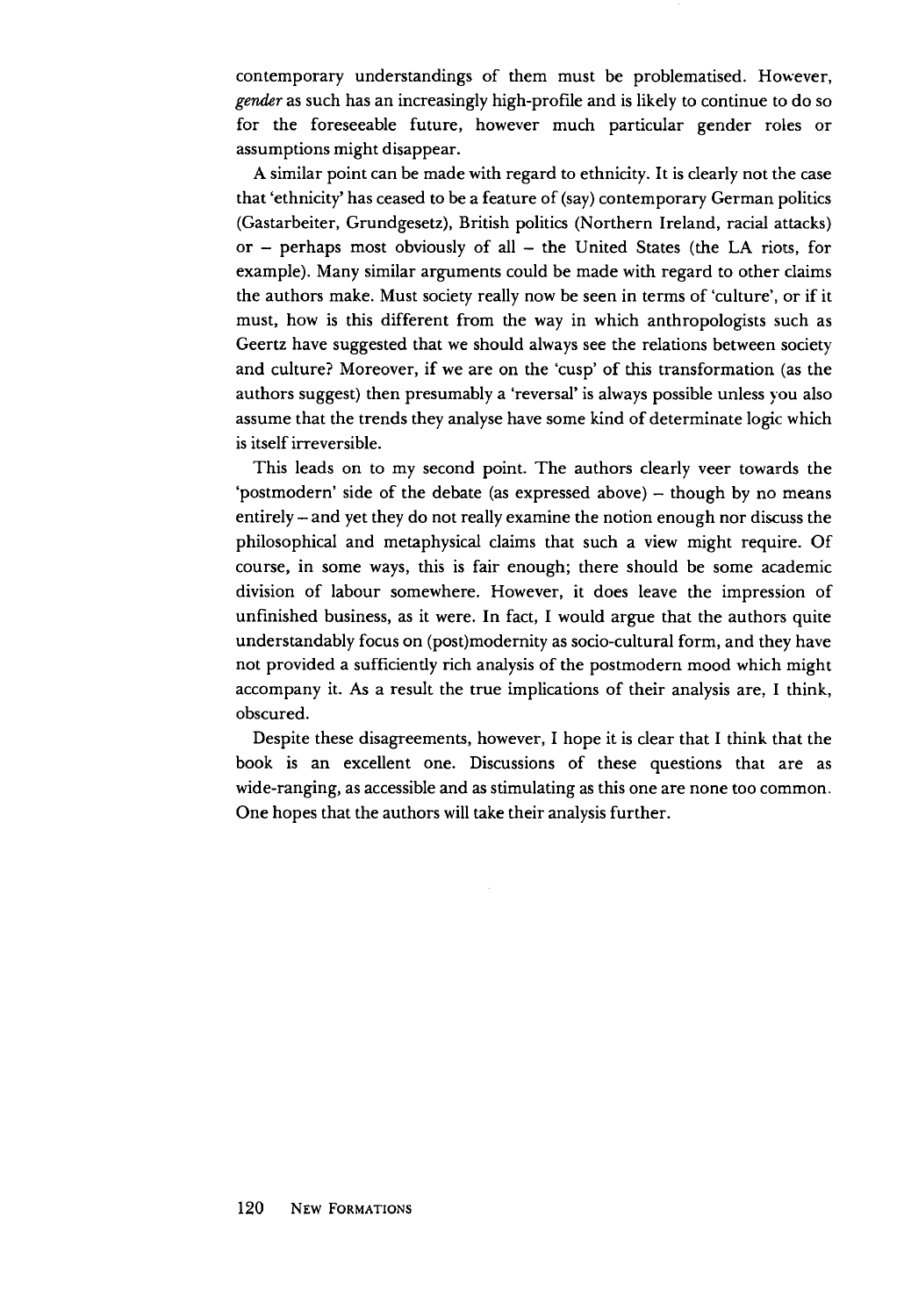### Modernity (and after)!

### **NJ. Rengger**

David Lyon, **Postmodernity,** Open University Press, Buckingham 1994, 104 pp; £8.99 cloth, £30.00 paper.

People could be forgiven for thinking that the world could profitably do without many more more books on postmodernism, postmodernity and the like, of which, oflate, we seem to have had a positive torrent.

I do not share the view, at least not quite. If by it it is meant that we have probably had about enough of allegedly 'postmodern' agonising (or celebration) about our 'radical', 'new' situation, the sort of thing that Gilles Lipovetskyhas recently engaged us with in **Le Crepescule dudevoir,** for example, then I would probably agree (with a hearty cheer). On the other hand the tendency, especially among many political theorists, to avoid discussing modernity (or its putative 'post') at all I find almost equally worrying. Whether or not we feel that we can agree with any particular theorist of 'postmodernity', to deny its importance as a cultural claim seems perverse. What we need, therefore, is work that attempts to treat questions about modernity and postmodernity in ways that bring out its importance without sounding either messianic or, worse, flippant.

David Lyon's book clearly attempts to pursue this aim and does so I think with commendable clarity and an unusual  $-$  though certainly welcome  $$ brevity. The book is manifesdy intended as an introduction to this enormously complex area and as such it succeeds extremely well. Divided into six chapters, the book traces the idea of postmodernity through its historical stages, its links with notions of modernity as such, its connection with such ideas as post-industrialism, and, the emphasis that Lyon sees as central for it, the change in the nature of such phenomena as consumerism. In the concluding chapter he also attempts, rightly I think, to relate some of the recent elevations of the pre-modern (Maclntyre, Grant, Milbank) to their postmodern cousins. Overall the book is clearly written, tightly focused and is likely to be an excellent book to put in the hands of students.

Lyon's book is about 'postmodernity' but he clearly sees this in terms of the discussions of both ideas **about** the postmodern and changes **in,** for example, productive forces which are creating a new society. These two aspects of the modernity debate could be seen as, respectively, modernity as mood and modernity as socio-cultural form and Lyon is, I think, quite right to see these two phenomena as linked. However, in my view they are also importantly distinct. Indeed, they need to be held apart **in order** to properly see how they might best be related to one another. For example, there are pronounced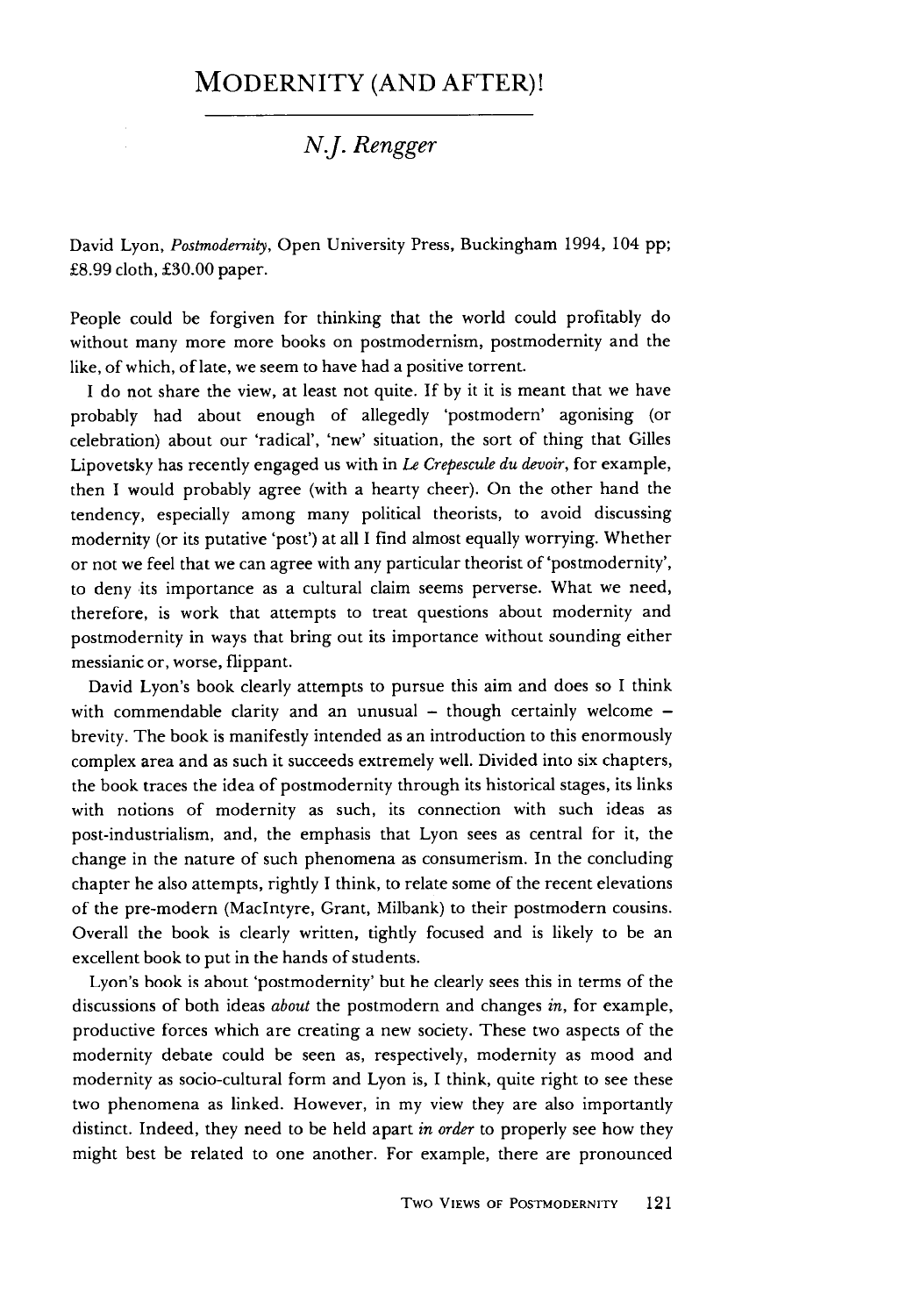changes in the character of consumerism in the late twentieth century created by (to just pick up some themes at random) informational and technological shifts, globalisation, demographic change (as Lyon discusses in some detail in his penultimate chapter). This seems to me to be undeniable. The question is how to assess the significance of such changes.

Here it is the relation of these claims to the more obviously theoretical and philosophical accounts of the 'crisis of representation' (and/or knowledge/and or ethics and/or meaning) that are the leitmotif of 'postmodern thought' (as mood) that is interesting and central with regard to an assessment of whether or not wecan legitimately use the term 'postmodernity' to refer to a qualitatively different (or at least changing) society. However, to properly assess this we must have an understanding of the sense of each aspect of the question before we can say how closely one might depend upon the other or even how congruent the two claims are. After all, many thinkers not interested in 'postmodernity' as such would accept that there have been major changes in social or productive forms. To assert that we should see these changes in the way that theses about 'postmodernity' claim is to assert a **particular** relationship between 'postmodern' claims about knowledge/meaning and so on and these socio-economic shifts.

Lyon's book discusses discrete aspects of both modernity as mood and modernity as socio-cultural form very well. However, he sometimes seems to run the two together in a waythat I think is problematic in that it runs the risk of hindering, rather than aiding, the task of understanding both. His discussion of consumerism, interesting though it is, has something of this about it as do his reflections on the history of postmodernity as an idea oudined at the beginning of the book.

None of this, however, should detract from Lyon's achievement. The book covers a large amount of territory in a remarkably brief compass, is clearly written and deals with an important issue in an unfussy and illuminating style.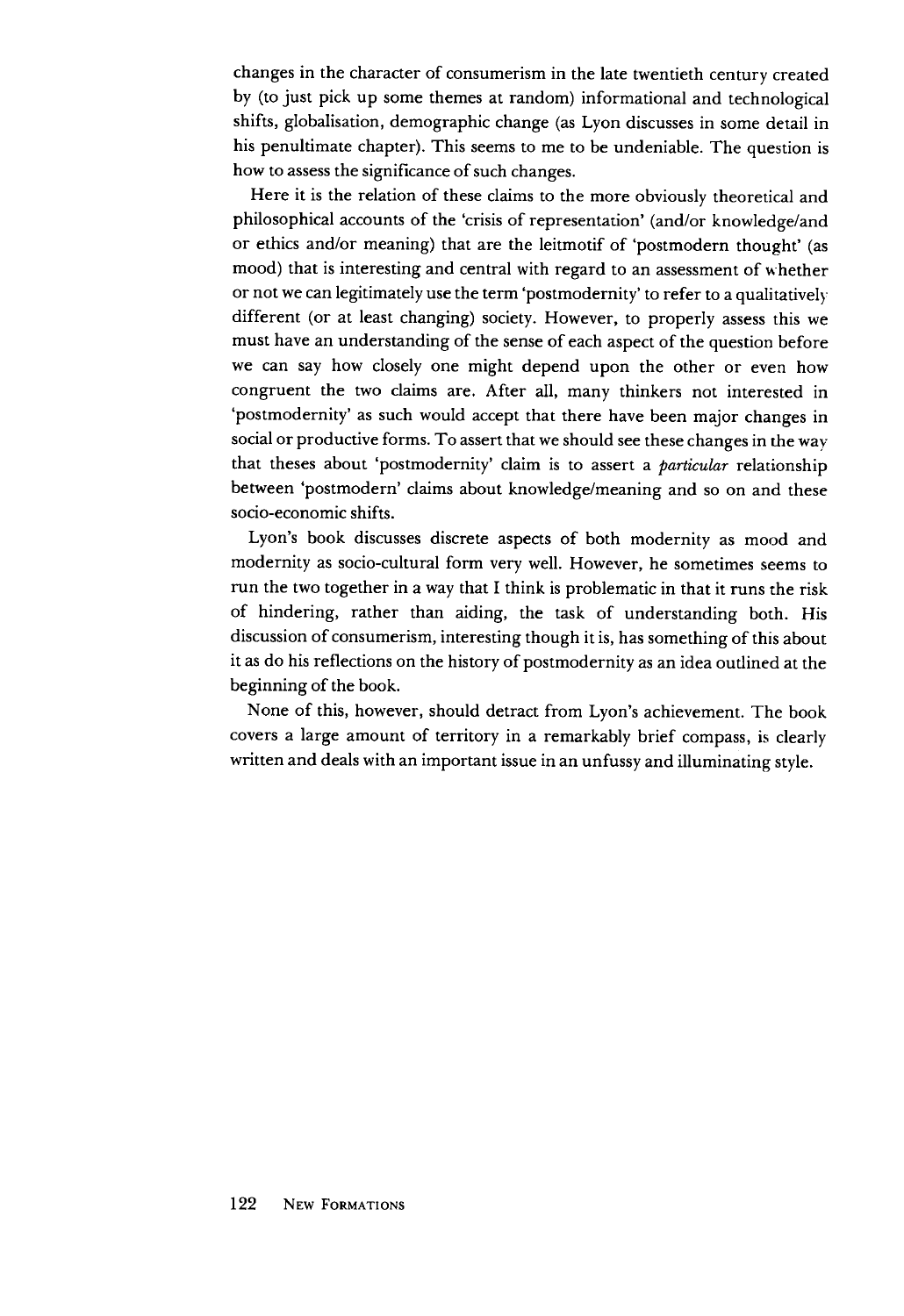## Identity Orgies

#### **Linda Ruth Williams**

Pamela Church Gibson and Roma Gibson (eds), **Dirty Looks: Women Pornogtaphy, Power,** BFI Publishing 1993, £12.95 paperback; **Social Text,** 37, Winter 1993.

If feminist debate around pornography and censorship has been at best difficult, the new turn towards interest in the sex industry itself promises to focus a number of problems. What both **Dirty Looks: Women, Pornography, Power** (edited by Pamela Church Gibson and Roma Gibson) and the Winter 1993 edition of **Social Text** (which includes a special section edited by Anne McClintock on the sex trade) have in common, apart from a couple of duplicated essays, is that they evidence a shift not just in feminist attitudes towards the representations of pornography, but in its desire to bridge the gap between analysis of images and the working world of production and consumption, by looking more closely at what sex workers offer their clients (on film or in body), and what the clients want from the sex industry and its images. One basic realignment comes through the ways in which writers in both collections are keen to mark the radical difference between their own positions and those of Andrea Dworkin, Robin Morgan, Catherine MacKinnon, or, in Britain, Catherine Itzin, adding to the burgeoning corpus of challenges to the marriage of certain strains of cultural feminism with right-wing pro-censors. The shift away from fixed models of gender difference is here once again made in a number of ways via a discussion of 'perversion'. Voyeurism, exhibitionism, s/m and b/d activities slide blithely across the gender divide, muddying it in the process; like transvestism for Marjorie Garber in **Vested Interests,** the activities which these texts discuss embody and perform social contradiction.<sup>1</sup> Against the grain of a once-dominant feminist voice, here the pleasures as well as the dangers of pornography and sex work are emphasised, looking towards, at the most extreme point represented in either collection, a feminist 'pornotopia'.2 Porn is not just an issue around the body (and how bodies are represented), it moves the body (to arousal), just as other low cultural forms provoke tears (melodrama or romance) or screams (horror). The expanding subject area of 'porn studies' (a sexy new academic niche addressed with some irony by Jennifer Wicke in **Dirty Looks:** 'Pornography is sexy, and so is writing about it<sup>3</sup>) forges connections with others ways of reading genre. Indeed, the potential cross-overs with work on other genres are multiple, not just through the connection made explicitly here with recent work on the identifications of horror cinema (Carol Clover, author of the important 1992 text on horror and gender **Men, Women and Chain Saws,**

*1. See in particular Anne McClintock's discussion ofGarber in 'Maid to Order: Commercial Fetishism and Gender Power', p98of SocialText.*

*2. In Gertrude Koch's words - 'The Body's Shadow Realm', in DirtyLooks, p42.*

*3. Jennifer Wicke, 'Through a Gaze Darkly: Pornography's Academic Market', in DirtyLooks, p78.*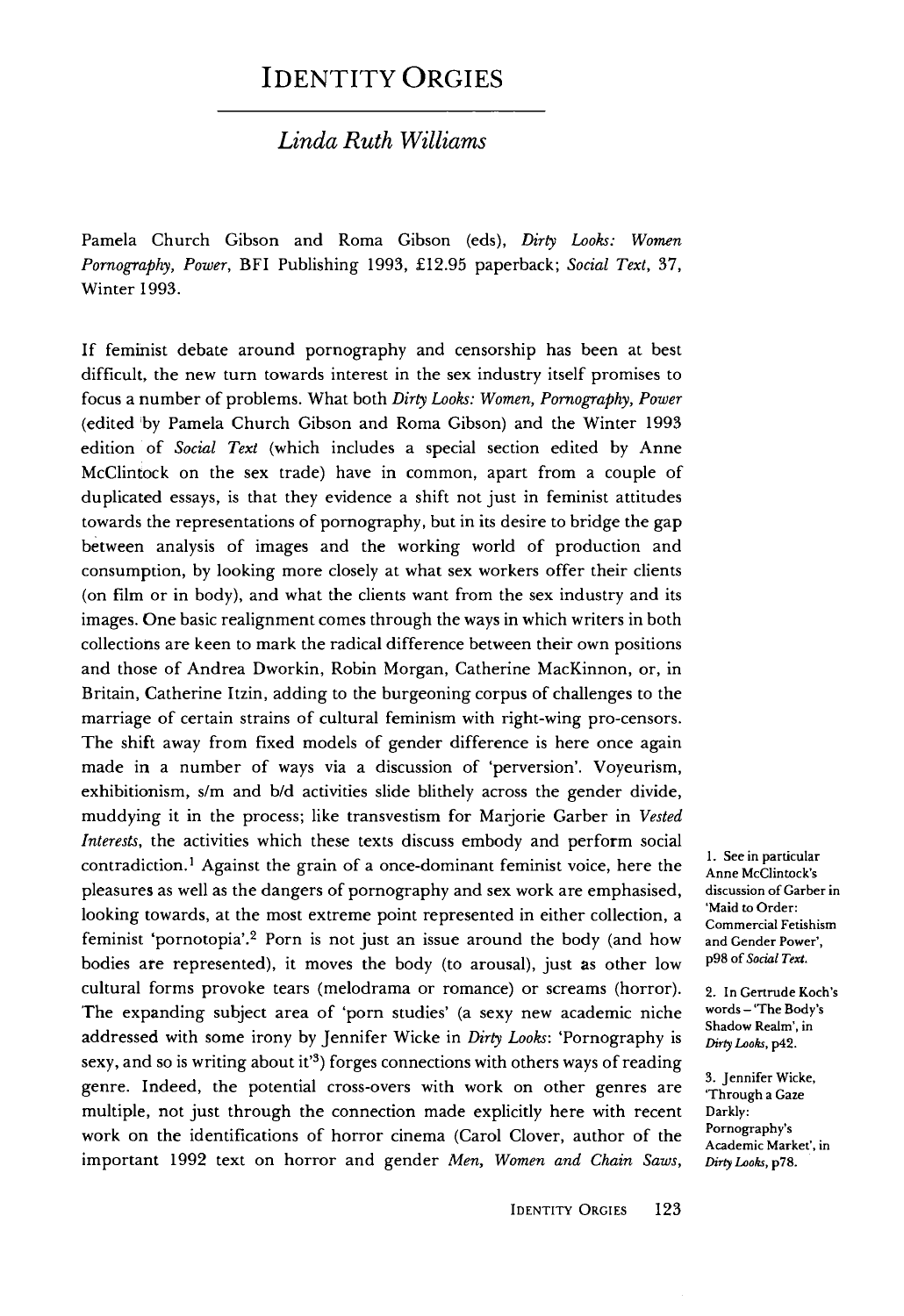introduces **Dirty Looks),** but with other work on mass-market pleasures and perils. Laura Kipnis reads transvestite self-portraiture alongside the Untitled Film Stills of Cindy Sherman, whilst Lynne Segal's lively discussion of the paucity of concrete evidence linking pornographic consumption with violent sex crime has a strong bearing on the current debate on the behavioural effects (or not) of horror films on their audiences.

The two collections come from different sides of the Atlantic (one is a British Film Institute publication, the other emanates from Duke University), and are inflected rather differently. **Social Text** is centrally concerned with the sex trade, and includes a number of contributions from its workers, whilst the other is a more diverse, but academically focused, set of essays which contain wide discussion of primary 'effects' studies of the relationship between porn consumption and sexual violence, Asian cinema, and the academic obsession with porn itself, as well as a number of readings of different pornographic texts and contexts. By addressing the way in which the primary identifications which psychoanalysis explains are mixed and muddied in the practices the sex trade facilitates, gender theory meets sexual practice in an important way in these collections. Pornography, prostitution, and the sex work associated with these have formed difficult territory for some feminists, upon which some of the bitterest splits in the women's movement have opened up. The battles of proand anti-censorship campaigners are well documented, and a number of pieces in the **Social Text** collectionalso highlight (and condemn) feminist opposition to prostitution as the prime symptom of female false consciousness (the sex worker as, in Laurie Shrage's notorious analogy, a female Uncle Tom), or as female victimage writ large (Dworkin's support only for prostitute groups which highlight the horrors of sex work, such as WHISPER, Women Hurt in Systems of Prostitution Engaged in Revolt). These essays radically depart from the position of anti-pornography campaigners, yet it is ironically here, with this new tone on sexual practice and sexual purchase, that the personal and the political are really being read together again, as escort workers discuss their autonomy, cross-dressers articulate their femininity as clients in s/m scenarios, sociolgoists debate the difficulties of participant observation in the sex trade, and Candida Royalle accounts for the new ways in which sex videos by and for women are being thought and made.

These are diverse positions, coming from a number of countries and rendered in very different first-person voices, a mixed bag perhaps because no formal academic style smoothes over the differences. Whilst the essays of **Social Text** do not **simply** celebrate the pleasures of sex work, they are keen to stress that pleasure and fun are often involved, that this iswork like any other, and that all forms of sex work can offer women financial security and independence. (Male sex work is sometimes alluded to, but is not the central concern of either text, although call for more work not just on rent boys but on heterosexual male escorts, as well as on the desires and world of clients, is regularly made here. If there isa primary object which emerges through both books, it isofwomen as the 'bought' - but often profiting - object in a heterosexual contract).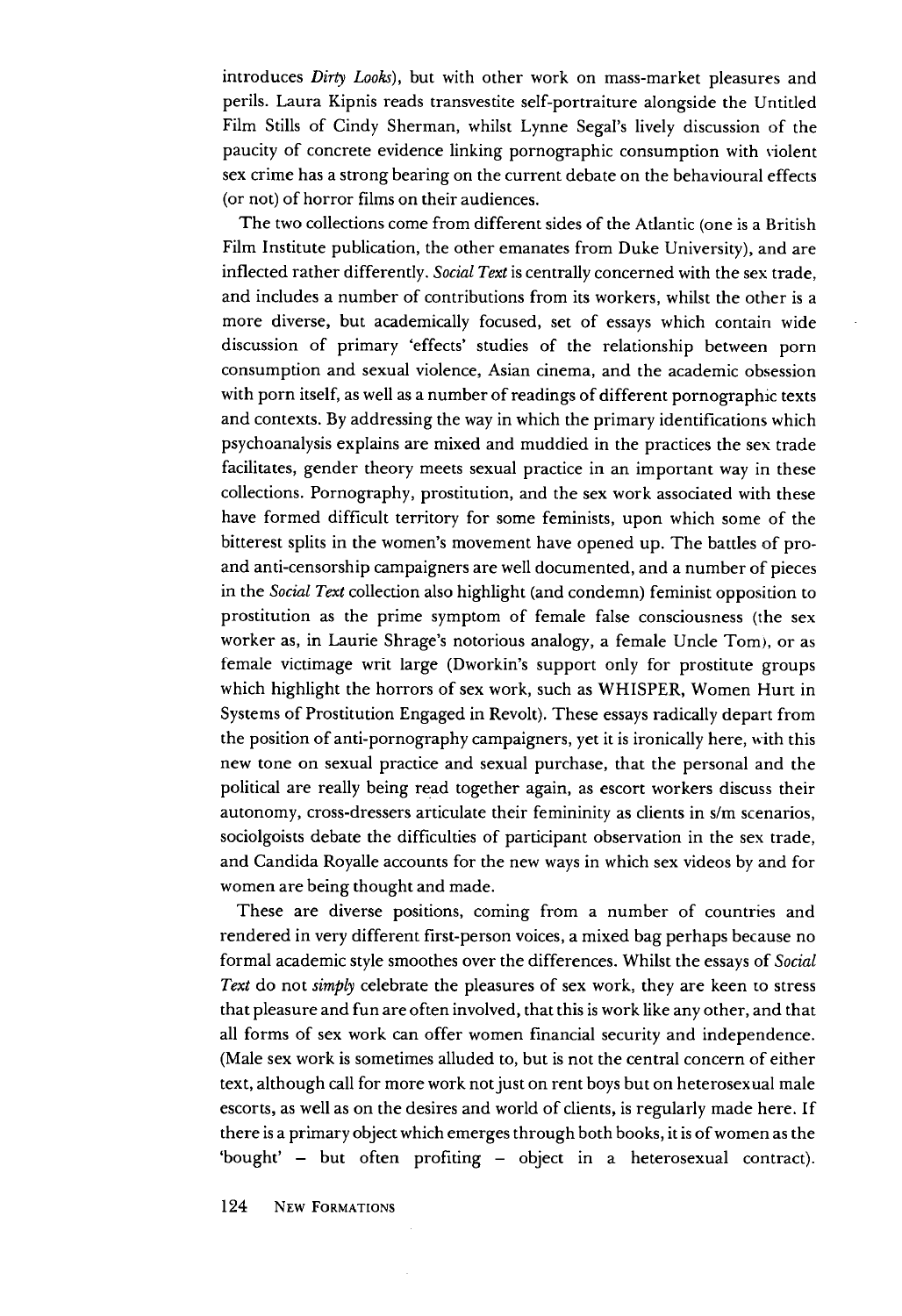'Jasm ne', a prostitute and activist working for the international decrimina lization of sex work, argues that 'women's lib shit' has done nothing for working women, yet emphasises her preference for the collective female support of the whorehouse over the separation of the street, and asks simply that prostitution be included in the 1992 EC Social Charter for Employees. Interviewed by Anne McClintock, Mistress Vena (a New York-based dominatrix) analyses the skills of domination work, the needs of the slave, the ambivalence of control. Robert/'Stella' discusses his long-term payingpartnership with 'Susie', dominatrix women of his dreams. Both of these latter pieces are accompanied by some of Grace Lau's marvellous photo-sequences, of the mistress with her slave, of the man transformed by his rubber femininity in the mirror. Royalle, the prototype 'couples' pornographer, tailoring her products to (her perception of) female desire, casts herself as the capitalist feminist identifying her market niche whilst still somehow gloriously breaking the rules (she is both a woman who 'dare[s] to break with a cultural taboo' and the capitalist who 'recognized and created the market').4 As Lau writes in her own 'Confessions of a Complete Scopophiliac' in **Dirty Loolis,** 'During the 1980s, female desire became a lucrative business'.<sup>5</sup> All voices argue against the image of the sex worker as victim, and not just because she so often controls the scene. Indeed, whilst the differences of women's experiences working across Europe and America as escorts, hookers, masseuses, porn actresses and dominatrixes are evident, one resounding message is clear: the single biggest improvement iO prostitutes lives would come if their work were to be properly and universally decriminalised.

In keeping with Lau's title, early theories of the male gaze in cinema are also overtly problematised in both collections, with writers starting from the premise that the look is not intrinsically gendered, that (as Freud argued in the **Three** Essays on the Theory of Sexuality) scopophilia is a primal instinct which plays a role in the sexual dynamics of both genders, of all infants. In 'The Body's Shadow Realm' Gertrude Koch thinks specifically about the pornographic gaze, and problematises the connection which is often made between porn and real acts between real bodies (porn as a substitute for, or a prelude to, 'real' sex or even real violence) by focussing on the way in which it isspecifically geared to a solitary voyeurism, enacting 'the ultimate triumph of the eye over the body'.<sup>6</sup> Rather than being a replacement for sex with an absent partner, its pleasures run elsewhere. If two bodies are involved, these are the screen body and the audiences, mediated by the purest voyeurism in cinema, a voyeurism desperate not to be seen to be seeing. And this is the crux: involve another 'real' body here and porn ceases to work in the same way: make the pornographic response a substitute for real sex and you deny its peculiar conditions and pleasures.

Linda Williams' seminal (in more senses than one) text of 1989, **Hard Core: Power, Pleasure, and the 'Frenzy of the Visible',** is the departure point for many of these essays, particularly its central discussion of the visibility of male pleasure in hard core porn (the money shot) and the (traditional) invisibility of a female pleasure that pornography is nevertheless desperate to represent. In 4. Candida Royalle. 'Pom in the U.S.A.'. p24,32 of **Social Text.**

5. Grace Lau. 'Confessions of <sup>a</sup> Complete Scopophiliac', in **Dirty** Looks, p<sub>205</sub>.

6. Koch, p33.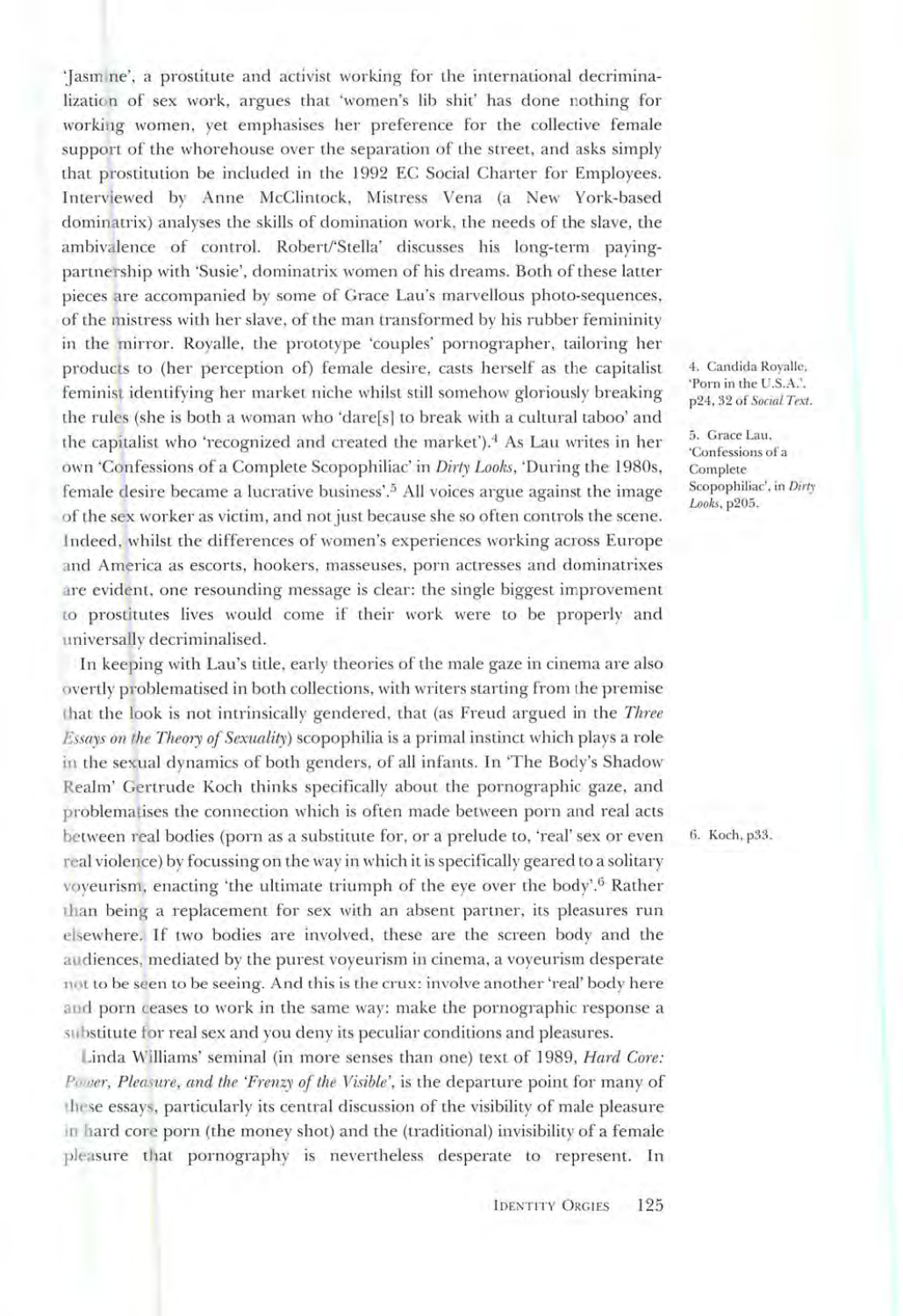emphasising female sexual performance, and particularly forms of perform ance which actively obfuscate the division between porn and art, the centrality of male pleasure as key pornographic spectacle, as well as the certainty of genre divisions, are both disrupted. The excessive figure of Annie Sprinkle looms large here. Indeed, her current incarnation as post-porn-modernist performance artist is the subject of two essays, one by Williams herself ('A Provoking Agent: The Pornography and Performance Art of Annie Sprinkle', collected in both texts), the other by Chris Straayer ('The Seduction of Boundaries: Feminist Fluidity in Annie Sprinkle's Art/Education/Sex', in **Dirty Looks).** Sprinkle has become such an important focus for debate because her spectacular transformations, from hooker to porn actress to avant garde film maker to performance artist, challenge not only the boundaries between different selves and forms of work, but between the 'high' concerns of performance and the 'low' concerns of porn. By highlighting the elements of performance, artifice and pastiche, Sprinkle manages to problematise models of 'natural' or 'authentic' sexual response whilst also evidently enjoying herself. In the process, she offers herself and her audiences, in Straayer's words, 'a virtual identity orgy'.

The identificatory cross-overs which pornography can facilitate are central to perhaps all of the issues and subjects raised here. The argument which Clover has made in **Men, Women and Chain Saws,** that the pleasures of horror and other forms of exploitation cinema involve the audience in a number of contrary and cross-identifications, with victim, monster, and victim-turnedkiller, have a role to play in the analysis of porn. In **Dirty Looks** Clover returns to this issue, but it is Williams' first essay here ('Second Thoughts on **Hard Core:** American Obscenity Law and the Scapegoating of Deviance') that makes the point most intriguingly and candidly. The piece looks not only at the deviance of those who militate against porn, but Williams' new willingness to discuss the pornographies of gay and lesbian, as well as straight, sexualities. **Hard Core** concentrated on the latter, since, as Williams now puts it, 'I felt I had no right or authority to analyse gay and lesbian porn'. Her revision resonates with a wider position on access to diverse images:

Speaking from what I now recognise to be a false sense of fixed sexual identity ... I was unable to see then that what I was learning from the book was actually how easy it was to identify with diverse subject positions and to desire diverse objects, indeed how polymorphously perverse the genre of pornography could be.7

And just as our responses are fluid, so are the objects upon which we choose to fix pornographically. There is, then, no single dominant image which is intrin sically pornogrpahic and, simple as this sounds, 'Context really does matter'.<sup>8</sup> 'It is never possible, whatever the image', writes Lynne Segal, 'to isolate it, to fix its meaning and predict some inevitable pattern of response, independently from assessing its wider representational context and the particular recreational,

*7. Linda Williams, 'Second thoughts on Hard Core: American Obscenity and the Scapegoating of Deviance', DirtyLooks, p56.*

*8. Lynne Segal,'Does Pornography Cause Violence? The Search for Evidence', Dirty Looks, pi5.*